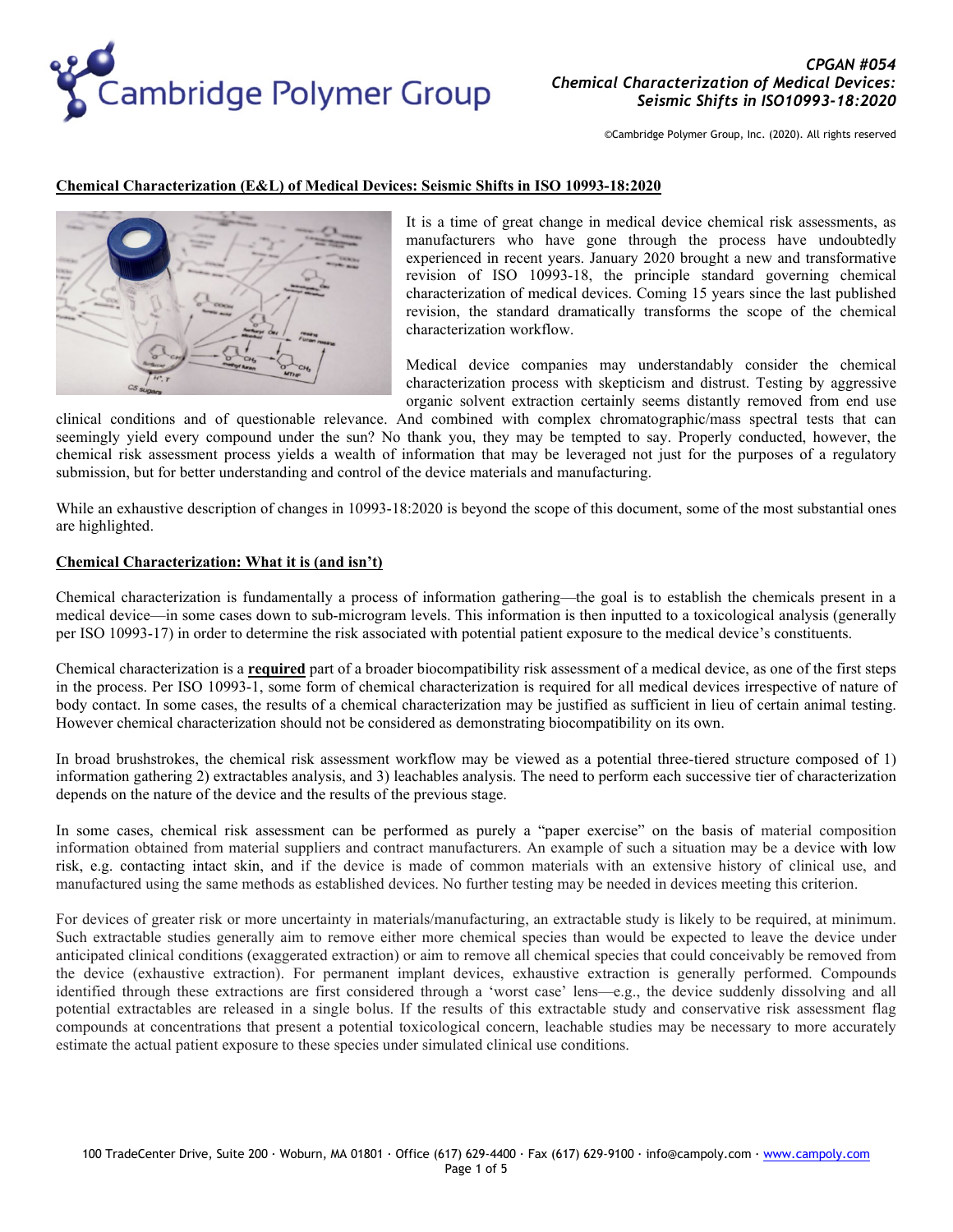

# **Information Gathering**

Made explicit in ISO 10993-18:2020, the critical first step of the chemical risk assessment is information gathering. This involves collecting all available data on the medical device materials of construction, additive packages, surface treatments/coatings, etc. In addition to information on the compositional level, the information gathering step also includes collection of the manufacturing processing aids and processing conditions: e.g., machine oils, spin finishes, polishing compounds, sterilization modes, etc. Essentially, the practitioner should consider anything that may be left behind on the device as a residue and result in subsequent patient exposure. In practice, the information gathering step is often challenging to thoroughly complete due to the use of proprietary mixtures/formulations in the device or its manufacturing process.

Such information gathering efforts provide a baseline level of information that may be able to justify whether additional chemical characterization testing (extractables) is necessary. Furthermore, the information provides critical context for guiding analytical method selection, reference/surrogate standards employment, and is an invaluable aid in compound identification.

#### **Question:** *"But my device is made up of biomedical grade materials. Do I really have to do a chemical risk assessment?"*

Indeed, the use of USP Class VI, ISO 5832, or FDA Master File materials can reduce the risk of potentially toxic extractables. However, such designations are generally associated with the raw material, which may be transformed or change in composition during the process of converting it to the final finished form. Therefore, the use of a "biomedical" grade material is generally not sufficient justification to avoid chemical characterization or extractable testing.



**Figure 1: Model LC-MS total ion chromatogram. Which peaks should be identified and evaluated for potential toxicological risks? Where do we draw the line? Note the line below the instrument baseline – is the method even suitable for the level of toxicological risk we are trying to evaluate?**

## **The analytical evaluation threshold (AET) – "How low do you go?"**

A key concept formalized in ISO 10993-18:2020 is that of the analytical evaluation threshold (AET). The AET answers the critical questions of:

- 1. How sensitive does the analytical method have to be?
- 2. Of all the peaks detected in a sample extract, which must be identified and undergo toxicological risk assessment?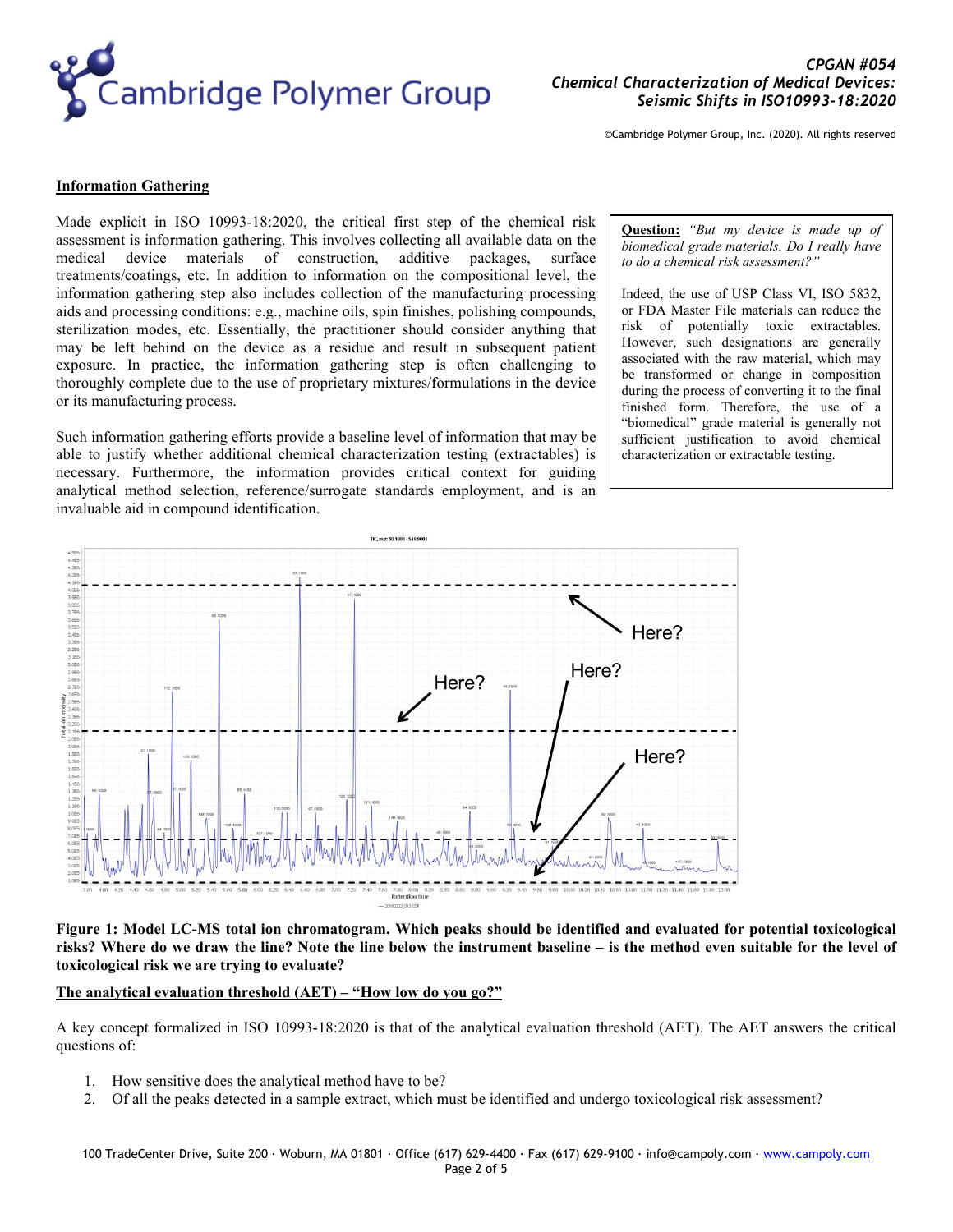

The AET is not a single value for a compound—it is calculated (see Annex E of ISO 10993-18:2020) on the basis of a toxicological threshold and depends on the nature of the patient contact, the frequency and duration of the device's use, the number of devices that may be simultaneously implanted, and the specific extraction conditions employed in the chemical characterization study (accounting for dilutions etc.). As discussed later in this document, the AET is also modified by an analytical uncertainty factor (UF).

Once calculated, the AET immediately imposes a requirement on the analytical methods, namely that the method's limit of quantitation (LOQ) is less than the AET. Furthermore, once data is collected, only peaks greater than the AET are identified, quantified, and reported for toxicological assessment.

The concept of the AET is an invaluable reference point to keep in mind throughout the chemical characterization process. It prevents analysts from getting "buried in the weeds," identifying and assessing compounds that could not pose a toxicological risk. It also ensures that the practitioner has confidence in the suitability of the analytical method sensitivity at the outset—mitigating the possibility of finding out months later that potentially hazardous constituents were buried in the baseline noise, requiring costly retests and delays.

Given the dependence on toxicological thresholds (e.g., TTC) and the wide ranging impact of the AET on subsequent testing, it is generally recommended to consult with a toxicologist when defining an AET value.

# *Exceptions to the AET*

Note that the AET cannot be used indiscriminately against all possible chemical classes. Specifically, the limitations of the AET approach are generally bounded by the set of chemicals originally used to derive threshold of toxicological concern (TTC) values. Compounds that were not considered in this derivation are considered as part of the cohort of concern (CoC). As described in ISO 21726:2019, examples of CoC include chemical classes listed in [Table 1.](#page-2-0)

| Aflatoxin-like compounds                                        | Azo compounds           |
|-----------------------------------------------------------------|-------------------------|
| N-Nitroso compounds                                             | Heavy metals            |
| Strained heteronuclear rings                                    | Steroids                |
| Alpha-nitro furyl compounds                                     | Particles/Nanoparticles |
| Polycyclic amines                                               | Ceramics                |
| Radioactive Constituents                                        | Proteins                |
| Organophosphorous compounds                                     |                         |
| Hydrazines/triazenes/azides/azoxy compounds                     |                         |
| Polyhalogenated –dibenzodioxins, -dibenzofurans, and –biphenyls |                         |
| High molecular weight polymeric constituents                    |                         |

## <span id="page-2-0"></span>**Table 1: Examples of chemical classes known to contain cohorts of concern (not exhaustive)**

# **Exhaustive Extractions – did we get it all?**

A key underpinning of the toxicological risk assessment process, especially for permanent implants, is that the compounds identified represent **all** possible extractables from within the medical device. This assumption is justified by the use and demonstration of exhaustive extraction conditions. Generally, an extraction is shown to be exhaustive by performing repeated extractions and demonstrating that the N<sup>th</sup> extract generates <10% residue as compared to the 1<sup>st</sup> extraction. Previous standards have indicated that these criteria be demonstrated by gravimetric means, however in ISO 10993-18:2020 the standard offers the flexibility of demonstrating this by other more sensitive and relevant means. Regardless, performing a single extraction pass is generally not recommended (without clear justification) due to the risk of underestimating compound concentrations and by extension, the potential toxicological risk. Exhaustive conditions should be demonstrated on final finished device forms and for all solvent conditions employed: generally using polar, semi-polar, and non-polar vehicles.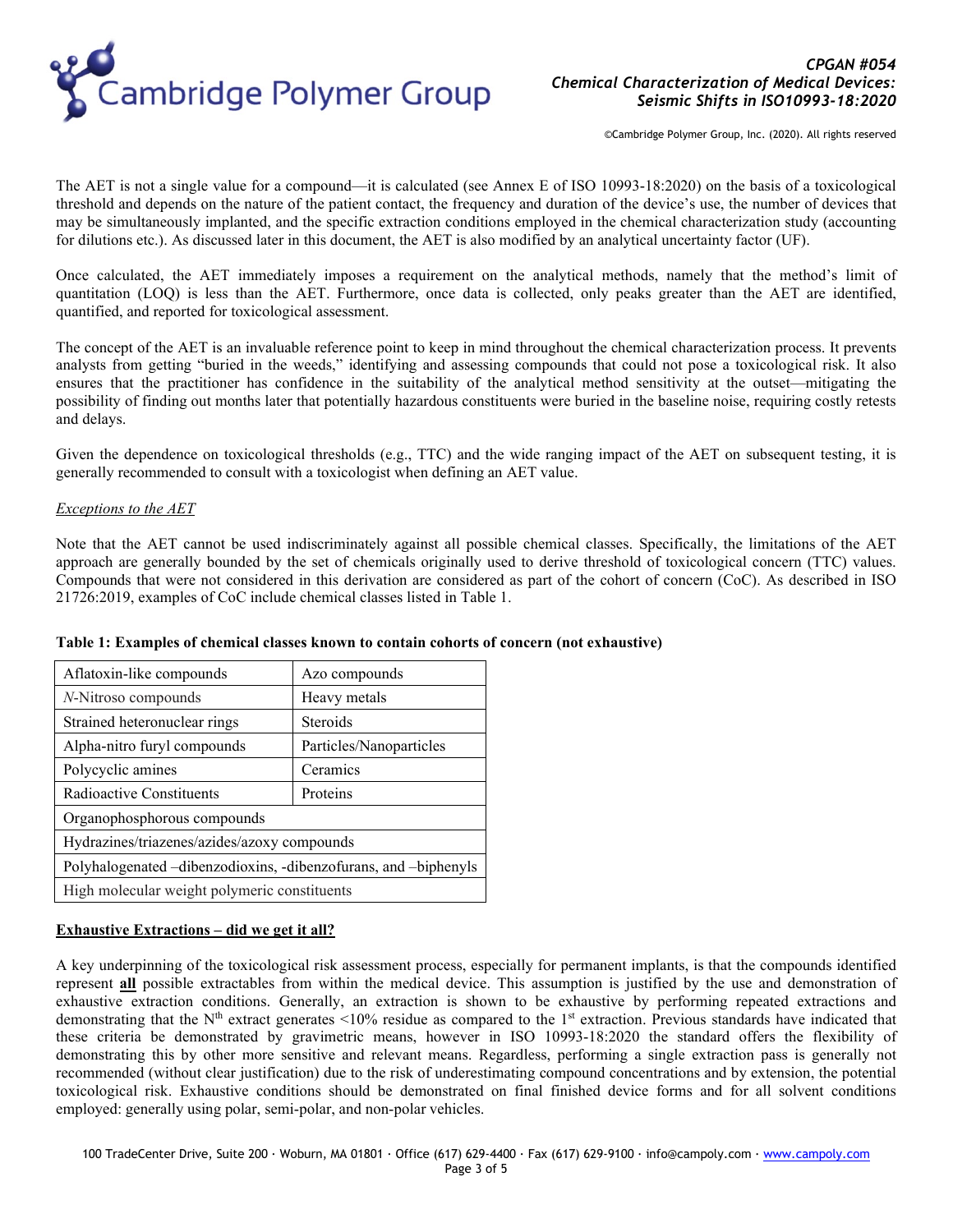

### **Analytical Testing**

The most commonly analytical tests performed on device extracts consists of GC-MS, LC-MS, and ICP-MS techniques for volatile, non-volatile, and elemental/inorganic extractables respectively. However, based on the nature of the device and on information gathered at the start of chemical characterization, additional analytical techniques may be necessary to capture all potential extractables. For example, HS-GC-MS may be necessary for solvents and highly volatile species, while ion chromatography may be necessary for inorganic ions or residual passivation agents.

Some historically employed analytical methods like FTIR, TOC or THC/HOI remain useful as screening tools and for the purpose of process characterization/QC but are now regarded as generally insufficient to generate the required information for a chemical risk assessment.

In selecting analytical conditions, it is important to keep in mind that no analytical technique can see "everything." Selected test conditions should be guided by known compounds, but sufficiently flexible to reasonably account for unknown chemical species. A review of the materials obtained during information gathering may indicate the need for specialized or modified analytical methods (e.g. derivatization workups to make certain classes of compounds amenable for GC-MS or LC-MS detection).

As compared to previous standards, ISO 10993-18:2020 provides additional guidance on the selection, qualification, and implementation of analytical methods. However, one should not expect to find detailed protocols, instrument configurations, or test conditions. On these topics, the standard provides high level guidance and leaves it to the practitioner to justify their analytical techniques are fit to purpose.

# **Addressing Analytical Method Uncertainty**

A major change in ISO 10993-18:2020 is the explicit requirement to address analytical method uncertainty. This requirement stems from an inherent constraint of "broad screen" methods that aim to identify a multitude of possible chemical species on a medical device.

Analytical methods such as GC-MS and LC-MS generate quantitative information when they are calibrated to a chemical at multiple concentrations. However, different chemicals will elicit different detector response factors. Because of the dozens of compounds that may be detected in the course of an extractable study (some of which may not be commercially available), it is not analytically expedient to individually calibrate an instrument to every chemical present in a medical device extract. Instead, instruments are calibrated to so-called surrogate standards, whose calibration is used to assign a concentration for compounds detected in sample extracts. Where the structure or chemical properties of an extractable differ from the surrogate standard, a potential error (inaccuracy) in quantitation may occur.

This fundamental method uncertainty has two principal implications: in the determination of the AET, and in the determination of compound-specific concentrations for toxicological risk assessment.

## *The Response Factor Database –Impact on AET*

ISO 10993-18:2020 requires that the AET be divided by an uncertainty factor (UF) appropriate and justifiable for the specific analytical technique employed. The standard offers the concept of a response factor database as a method for calculating the uncertainty factor. Specifically, the workflow entails analyzing a database of compounds that are specific to the analytical method and expected population of extractables and determining the relative standard deviation (RSD) of this response factor database. The uncertainty factor is then calculated from the RSD value. General guidance is that a UF of 2 may be appropriate for GC-MS, with limited guidance for other analytical methods.

## *Quantitation: Multiple surrogate standards*

In assigning concentrations to individual compounds after detection and identification, ISO 10993-18:2020 generally indicates that potential uncertainty in quantitation should be considered and mitigating factors justified. Although the standard does not indicate an explicit number of surrogate standards, the implication is for multiple surrogate standards to be employed where there is potential variance in response factor between a single surrogate standard and the range of observed extractables. For each extractable, the structurally closest surrogate standard should be used for the quantitation calculations—the range of surrogate standards selected

100 TradeCenter Drive, Suite 200 ∙ Woburn, MA 01801 ∙ Office (617) 629-4400 ∙ Fax (617) 629-9100 ∙ info@campoly.com ∙ [www.campoly.com](http://www.campoly.com/)